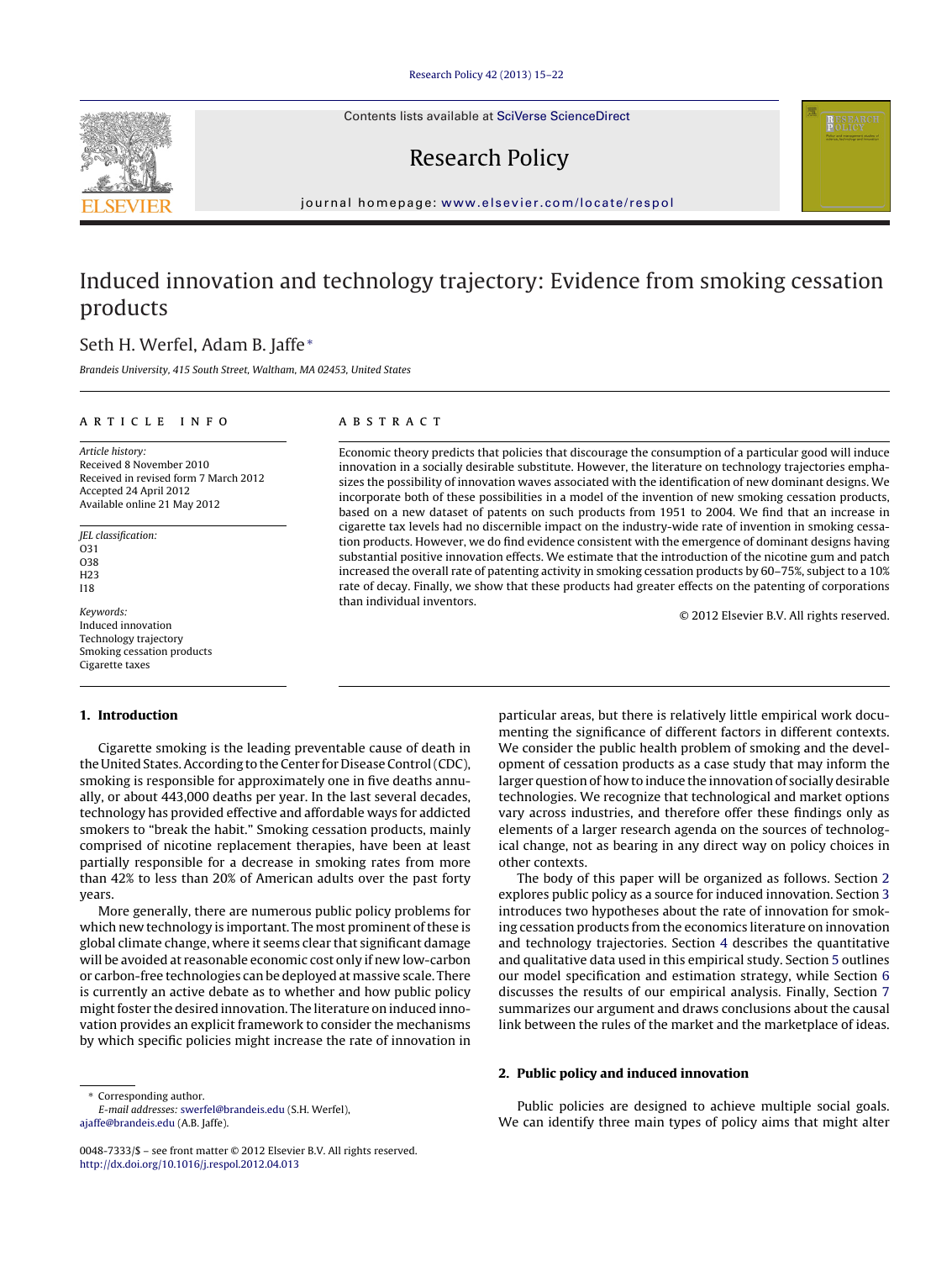<span id="page-1-0"></span>the course of technological change. The first type of policy aims to change the actual innovation system, but remains neutral with respect to the specific types of innovation that it might encourage. Examples of this type of policy range from changes in the patent system to R&D subsidies and tax credits, among others [\(Jaffe,](#page--1-0) [2000\).](#page--1-0) In addition, we can pinpoint specific pieces of legislation that have had various effects on the rate of innovation, such as the Bayh-Dole Act of 1980 that gave research universities and small businesses the right to patent inventions that resulted from government funding ([Mowery](#page--1-0) et [al.,](#page--1-0) [2004\),](#page--1-0) the establishment of the Court of Appeals of the Federal Circuit by Congress in 1982 that presides over patenting activity ([Kortum](#page--1-0) [and](#page--1-0) [Lerner,](#page--1-0) [1999\),](#page--1-0) and a 1991 law that increased patent application fees and made the United States Patent and Trademark Office (USPTO) an almost fully user-fee funded agency ([Sanyal,](#page--1-0) [2003\).](#page--1-0)

A second type of public policy focuses on achieving a certain social goal by encouraging a specific type of innovation. For example, the Orphan Drug Act (ODA) of 1983 was designed to incentivize the development of pharmaceutical products used to treat rare dis-eases in small, relatively unprofitable consumer markets. [Yin](#page--1-0) [\(2008,](#page--1-0) [2009\)](#page--1-0) found that the legislation mostly induced innovation within ODA-qualifying subdivisions for non-rare diseases, which deviated from the primary goals of the legislation. Furthermore, the author estimated that 10% of the induced innovation might have occurred in the absence of the legislation. In either case, the study showed that firms did respond to incentives; however, the resulting inventive output was only tangentially related to the social goal of the legislation.

The third category of public policy focuses on achieving some social goal other than innovation, but either intentionally or unintentionally may induce innovative activity among other responses. In the energy and environment sector, [Jaffe](#page--1-0) [and](#page--1-0) [Palmer](#page--1-0) [\(1997\)](#page--1-0) concluded that environmental compliance standards increased R&D spending at the firm level, but did not necessarily induce inventive output in the form of successful patent applications. In a related study, [Popp](#page--1-0) [\(2003\)](#page--1-0) found that the Clean Air Act of 1990, which instituted a market for sulfur dioxide  $(SO<sub>2</sub>)$  permits, enhanced the efficiency of "scrubbers," or flue gas desulfurization units. Most recently, [Johnstone](#page--1-0) et [al.](#page--1-0) [\(2010\)](#page--1-0) found that different types of environmental policy instruments had a significant positive effect on patent counts for new sources of renewable energy. Similarly, in the health sector, [Finkelstein](#page--1-0) [\(2004\)](#page--1-0) showed that policies designed to increase the usage of preexisting vaccines induced a 2.5-fold increase in clinical trials for new vaccines. In the most ambitious project of this nature, [Acemoglu](#page--1-0) et [al.](#page--1-0) [\(2006\)](#page--1-0) demonstrated that the introduction of Medicare did not induce pharmaceutical innovation: an increase in drug usage by the elderly did not correspond with an increase in FDA drug approvals for treatments for diseases that affect the elderly. Finally, [Acemoglu](#page--1-0) [and](#page--1-0) [Finkelstein](#page--1-0) [\(2008\)](#page--1-0) found that the shift from full labor cost to partial cost reimbursement for hospitals under the Medicare Prospective Payment System (PPS) caused substantial increases in capital-labor ratios and a corresponding decrease in labor inputs. This empirical finding supports the induced innovation hypothesis – as the relative price of labor increased, hospitals economized the use of this factor of production. In addition, the authors found that the PPS also encouraged the adoption of a wide range of new medical technologies.

Within this latter category, researchers have tried to determine whether different policy approaches to achieve a given substantive goal (e.g. cleaning up the air) are more or less likely to induce innovative responses. For example, there is both a theoretical and empirical literature on "market-based" policies such as taxes or subsidies versus "command and control" policies such as specific performance standards. Unfortunately, neither theory nor empirics has been conclusive in this debate. In this paper, we do not start from any particular presumption about which policies may have been more effective, but merely analyze the policies that were enacted in a framework that allows for all possible inducement effects.

#### **3. Cigarette taxes and smoking cessation products**

In the previous section, we observed that policies that encourage the use of existing products can also promote innovation in related technologies ([Finkelstein,](#page--1-0) [2004\).](#page--1-0) This paper addresses the inverse relationship as its main research question. Do policies that discourage the use of existing technologies induce innovation in socially desirable substitutes? In particular, does an increase in cigarette taxes induce innovation in the market for smoking cessation products? Cigarette taxes were first imposed to generate revenue before there were any concerns about the health effects of cigarette smoking [\(Chaloupka](#page--1-0) et [al.,](#page--1-0) [2002\).](#page--1-0) However, economists have convincingly demonstrated that an increase in cigarette taxes also leads to a decrease in cigarette consumption given several indi-vidual and location fixed effects [\(Baltagi](#page--1-0) [and](#page--1-0) [Levin,](#page--1-0) [1986;](#page--1-0) [Flewelling](#page--1-0) et [al.,](#page--1-0) [1992;](#page--1-0) [Peterson](#page--1-0) et [al.,](#page--1-0) [1992;](#page--1-0) [Lewit](#page--1-0) et [al.,](#page--1-0) [1997;](#page--1-0) [Ringel](#page--1-0) [and](#page--1-0) [Evans,](#page--1-0) [2001;](#page--1-0) [Tauras,](#page--1-0) [2004,](#page--1-0) [2006\).](#page--1-0)

The empirically demonstrated effect of cigarette taxes on cigarette consumption operates through several mechanisms, including deterring people (particularly youths) from beginning to smoke, reducing the rate of consumption of people who continue to smoke to some extent, and increasing the rate at which people quit smoking. In terms of the latter pathway, it seems reasonable to investigate whether an increase in the price of cigarettes increases the demand for smoking cessation products, especially given the addictive nature of smoking ([Tauras](#page--1-0) [and](#page--1-0) [Chaloupka,](#page--1-0) [2003;](#page--1-0) [Tauras](#page--1-0) et [al.,](#page--1-0) [2005\).](#page--1-0) Increases in public awareness about the negative health effects of cigarette smoking should have similar effects by the same logic. In this paper, we do not explicitly model or measure the market demand for smoking cessation products. Instead, we empirically investigate whether, in this particular case, exogenous changes in factors potentially affecting the demand for smoking cessation products had a measurable "demand-pull" impact on the rate of invention for these products.1

At the same time, we consider the extent to which invention responds to the quality or direction of previous technological change, causing technology to follow specific paradigms or trajectories of evolution ([Dosi,](#page--1-0) [1982;](#page--1-0) [Helfat,](#page--1-0) [1994\).](#page--1-0) In these models, particular technological developments may spur explosions of innovative activity, rather than gradual change over time. The emergence of a new design paradigm may spur a burst of innovation as multiple firms exploit it. We sometimes see the emergence of a dominant design embodying a particular set of product functions or attributes, and a product architecture that delivers those functions [\(Rosenbloom](#page--1-0) [and](#page--1-0) [Cusumano,](#page--1-0) [1987;](#page--1-0) [Henderson](#page--1-0) [and](#page--1-0) [Clark,](#page--1-0) [1990\).](#page--1-0) Eventually, innovation slows down once the market has selected the dominant design and this trough continues until a new and improved design is developed [\(Abernathy](#page--1-0) [and](#page--1-0) [Utterback,](#page--1-0) [1978\).](#page--1-0) These observed cycles follow a pattern of differentiation, selection, and imitation, which is similar to the "windows of opportunity" described in the management literature ([Anderson](#page--1-0) [and](#page--1-0) [Tushman,](#page--1-0) [1990;](#page--1-0) [Tyre](#page--1-0) [and](#page--1-0) [Orlikowski,](#page--1-0) [1994\).](#page--1-0) To capture these ideas, we incorporate variables representing technology-trajectory developments

 $1$  At some point, policies or other forces that reduce the number of smokers would eliminate the demand for smoking cessation products, since if there are no smokers then nobody needs to quit. Given that the number of smokers worldwide is huge and still growing, we do not think that this ultimate possibility is relevant for our analysis of past experience in the industry.